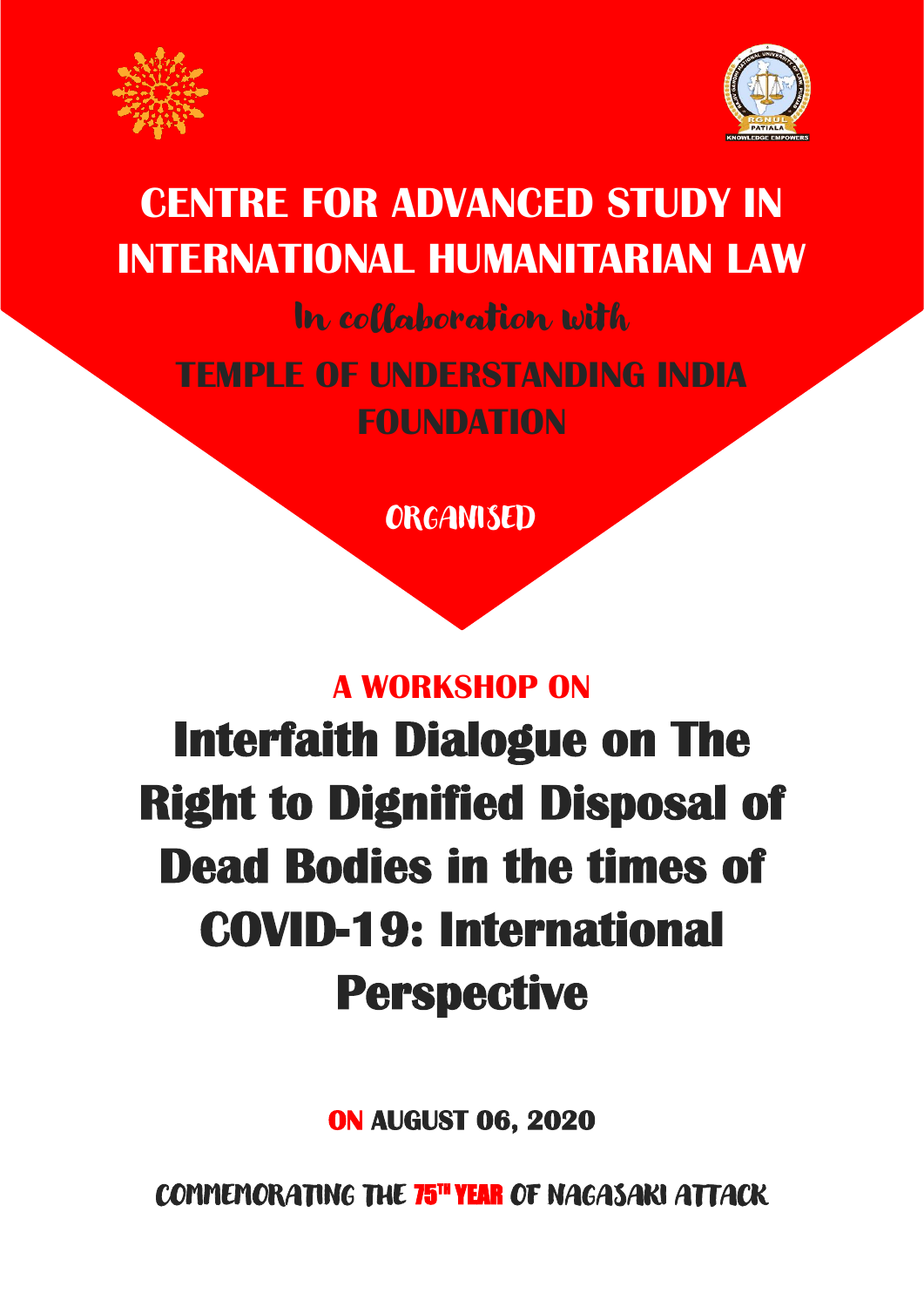#### **Moderators**

• Mr. A K Merchant, General Secretary, Temple of Understanding India Foundation.

• Ms. Vijaya Singh Gautam, Convenor, Centre for Advanced Study in International Humanitarian Law (CASH), RGNUL.

#### **Speakers**

- Dr. Shernaz Cama, Associate Professor at Lady Shri Ram College, Delhi University.
- Dr. Mohinder Singh, Professor and Director of the National Institute of Punjab Studies, New Delhi.
- Rabbi Ezekiel Isaac Malekar, Head of the Jewish Community, New Delhi.
- Swami Shantamananda, Head Ramakrishna Mission, Delhi Center.
- Venerable Geshe Dorji Damdul, Director, Tibet House, New Delhi.
- Dr. Khwaja Iftikhar Ahmed, Founder President of the Interfaith Harmony Foundation of India.
- Fr. Felix Jones, Christian, Catholic Priest serving the Archdiocese of Delhi.
- Acharya Vivek Muni Maharaj, President of the International Mahavir Jain Mission, New Delhi.
- Dr. M. Elif Günçe Eskiköy, Forensic Specialist, ICRC.

#### **Organizers**

Centre for Advanced Study in International Humanitarian Law (CASH), RGNUL in collaboration with Temple of Understanding India Foundation.

#### **Rapporteurs**

- Ms Sohini Bose, Member, CASH
- Ms Kopal Tewary, Member, CASH
- Ms Nalinaksha Singh, Member, CASH
- Ms Sanskriti Dixit, Member, CASH

#### **Report Editor**

- Mr Vijay Mishra, Convenor, CASH
- Mr Parth Prachi Shrivastava, Member, CASH
- Mr Kshitiz Jain, Member, CASH

#### **Date & Time**

Thursday,  $6<sup>th</sup>$  August 2020, 3:30-5:30 PM IST on Cisco Webex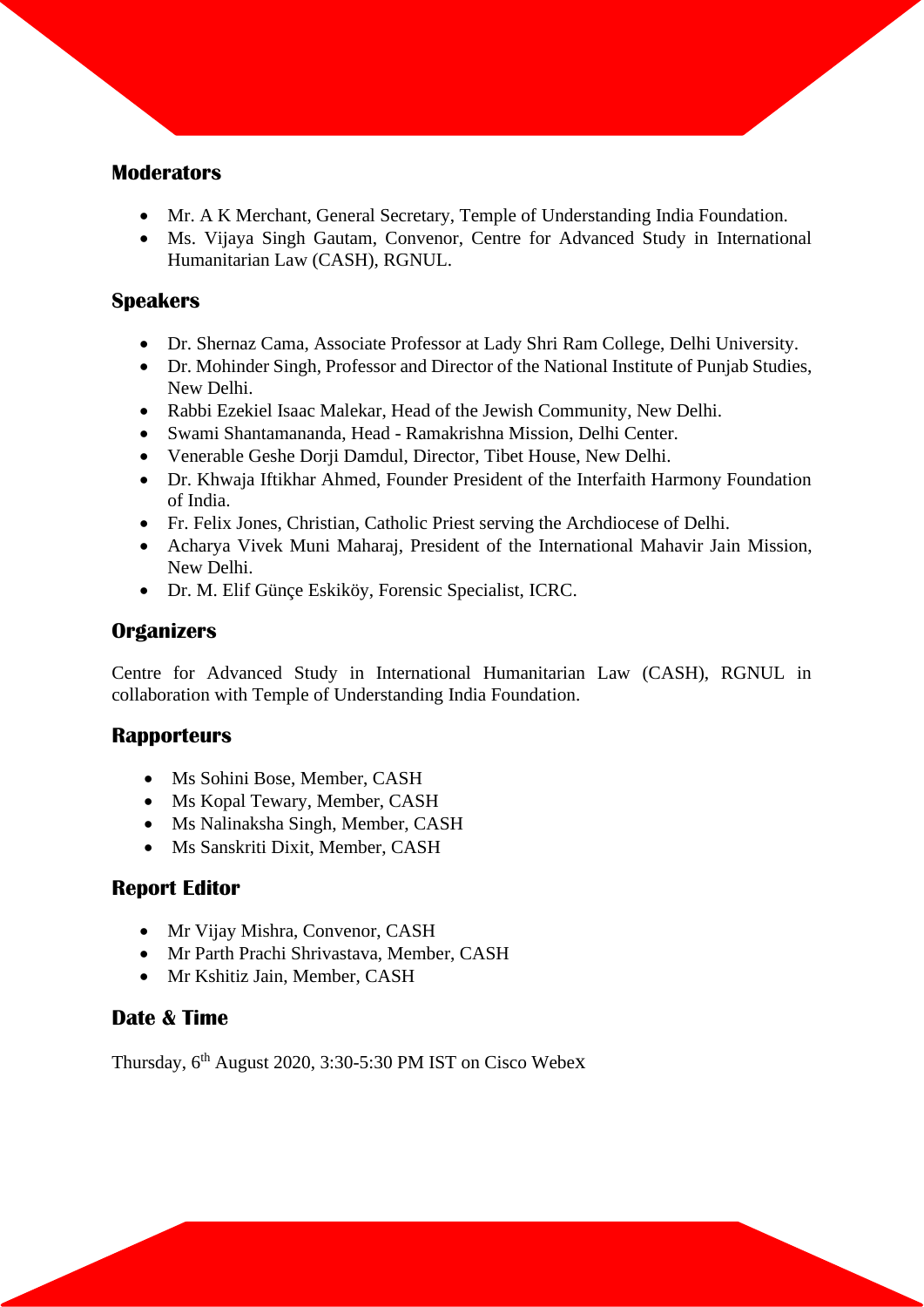#### **OPENING ADDRESS**



#### MR SURENDER OBEROI, REPRESENTATIVE, ICRC

Delivering the inaugural address Mr. Surender Oberoi, representative of International Committee of Red Cross welcomed all the attendees. He emphasized the importance of the dignified disposal of the dead bodies and talked about the individual responsibility regarding the precautions which are to be<br>taken into consideration while taken into consideration performing the last rites of the deceased. Giving the example of Lebanon, he also discussed the role of International Committee of the Red Cross (ICRC) in providing assistance to the people in need.

Talking about the COVID 19 situation, he discussed some measures to prevent contamination while performing last rites. These measures included providing PPE kits and body bags to the frontline workers so as to protect individuals from the virus. He emphasized that in no condition should the body of the deceased be touched by anyone without taking proper precautions. He also talked about how to deal with the emotions of the families and the loved ones of the deceased with full respect and empathy. The main focus as discussed by him. during these bleak times of COVID 19, is to minimise the risk of contamination and at the same time to pay the utmost honour to the sentiments of the families of the deceased.

Certain other measures suggested by him, regarding the religious rituals while performing last rites included sanitization of cemeteries, maintaining self-discipline and distance. He also proposed a training session be held for the volunteers. Question raised- Should a dead body of a person who died of Corona be allowed to be bathed or be injected with the preservatives? Should the ashes of the person who died of Corona be allowed to submerge into the flowing water? Key Message of the address- The main focus in the current situation should be on avoiding trauma and stigma while maintainig the dignity and respecting all the religious sentiments.

#### **THE SESSION**



#### DR MOHINDER SINGH, SIKH

Dr. Singh presented the Sikh perspective regarding the burial of the dead bodies. He began his address by offering the condolences to the families of the deceased who lost their loved ones due to the outbreak. While discussing the importance of a proper burial of the dead body, he has mentioned that Sikhism is known for its simplicity. As per the Sikh believe, "One must not cry at the death of its loved ones and every person must accept the divine decision". Mr Singh while talking about the importance of a proper burial of the deceased, said that like every other religion, the last rites of a person are sacrosanct in Sikhism as well. While elucidating on the last rites he mentioned that the body is first washed, then prayers take place after the

cremation, the ashes are then submerged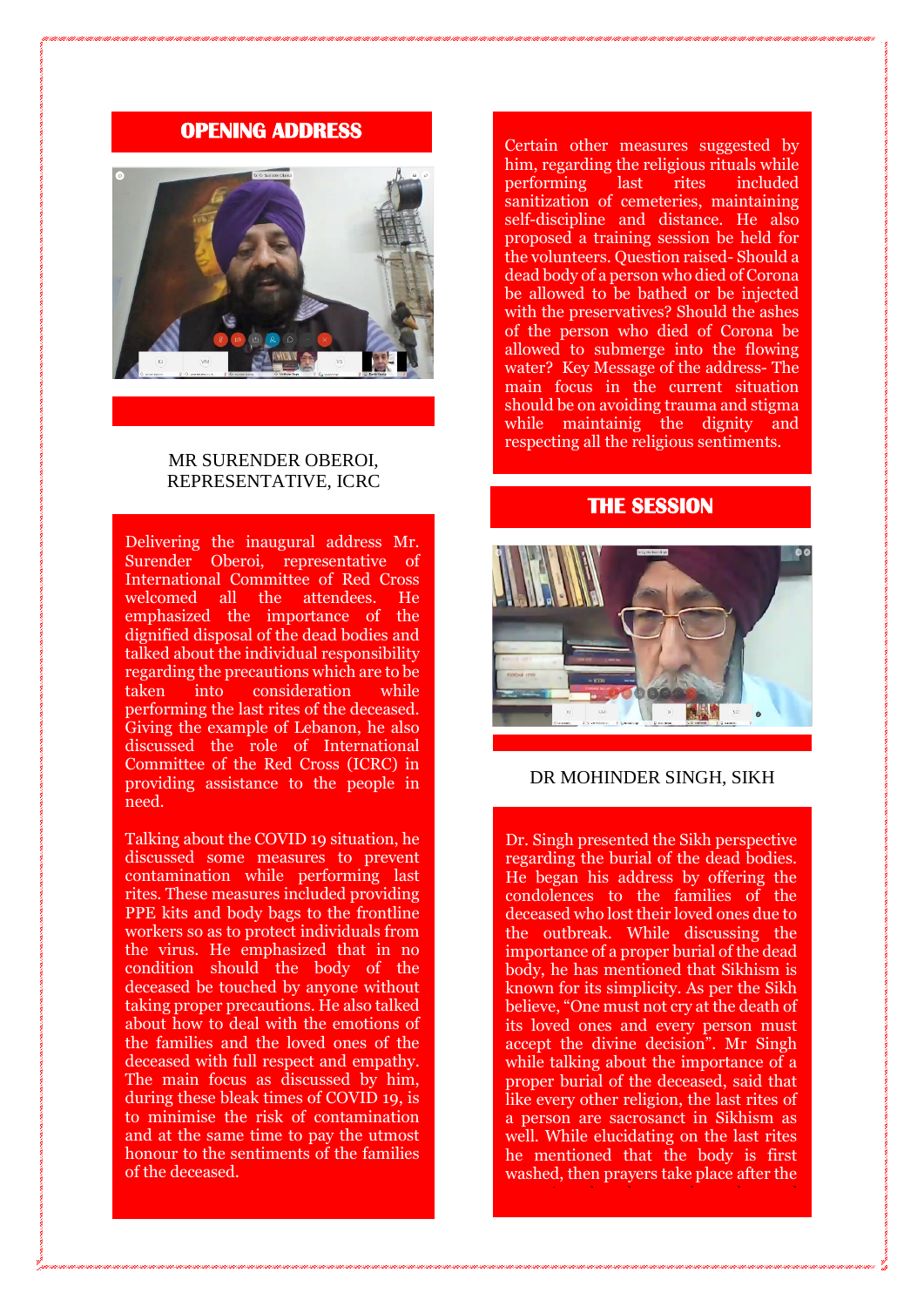cremation, the ashes are then submerged into the running water.

He pointed out the resentment people had after the cremation of Nirmal Singh Khalsa, a Padma Shri awardee who died of COVID-19 was delayed as residents of his native town in Punjab feared it would spread the deadly coronavirus in the locality.

He also touched upon few incidents of 1947. The partition of Punjab resulted in riots and chaos in the erstwhile state and during the riots many raped women committed suicide by jumping into the water streams. Even back then, no formal burial ceremony was done to perform the last rites of the deceased women.

While concluding, Mr. Singh also applauded the efforts made by various NGOs in Delhi and Chandigarh in giving proper burials to the deceased. He specifically mentioned Bhagat Singh Seva Dal, the organisation which is performing last rites of the unclaimed dead bodies with proper religious rituals.



#### VENERABLE GESHE DORJI DAMDUL, BUDDHIST

Venerable Damdul started his address by terming COVID 19 as the common nemisis to humanity and all the religions. Progressing further, he discussed the repression that the world economy is facing due to the Pandemic. He showed his concern over the dismaying situation of people around the word. While expanding

upon Buddhist burial rites, he mentioned proper burial ceremony holds major religious significance as it marks the transition from this life to the next for the deceased. He said, in Buddhism it is believed that death is a natural part of life cycle and it simply leads to rebirth. He remarked that what we do today decides our tomorrow. Thus he showed his concern over improper burial as it may act as a hinderance to the reincarnation of the deceased person.

He has also mentioned *Vejjavatapada,*  the medical Oath taken by Buddhist doctors and other professionals dealing with the patients. The oath consists of a preamble and certain articles relating to the confidential information of the patients. He said in Buddhism the right to touch and perform the last rites of the deceased is decided on the basis of certain factors which are calculated by the astrologers and experts. He concluded his address by validating the point put forth by Mr. Surender Oberoi about the importance of being practical in the current situation. He advised all the religious leaders throughout the world to propagate the importance of self-discipline for the larger public good.



#### DR KHWAJA IFTIKHAR AHMED, ISLAM

Mr. Ahmed represented the Islam faith. He started off by giving his heartfelt condolences to all the near and dear ones of those deceased due to COVID-19. He said there were two issues to be dealt with, regarding the burial of dead bodies.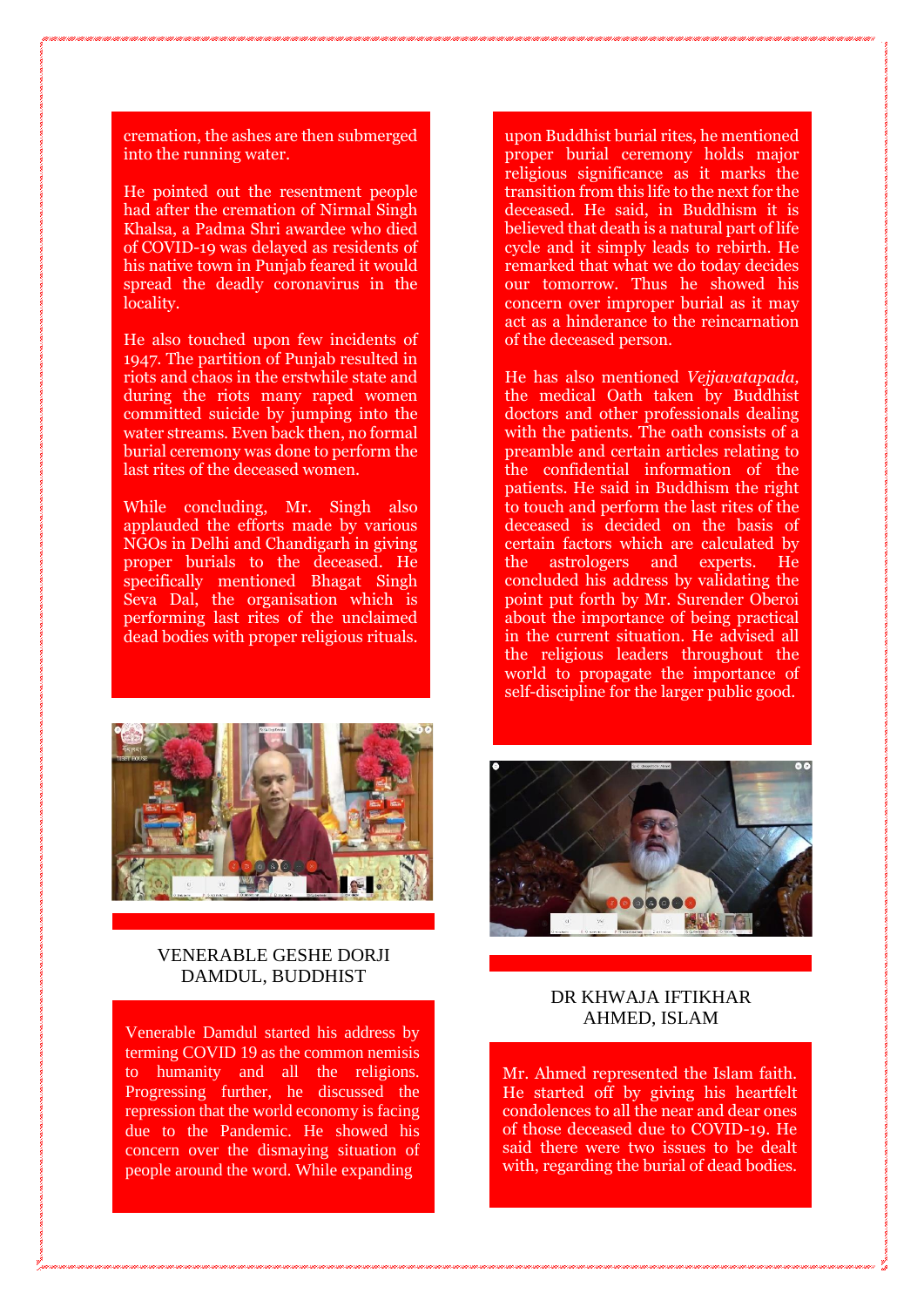One was the handling and burial of dead bodies, followed by mandatory rituals – if they can be modified during unprecedented or exceptional situations and the other being, protecting ourselves, our surroundings and humanity from this virus. He said that, in the eyes of humanity and all religious faiths, human being is the best creation and possession of the Creator or Almighty. So, respecting the human being and body, whether dead or alive, is to be prioritised. He continued by stating that after death of the human body, the Quran is recited "*Inna Lillahi wa inna ilayhi raji'un "*– we belong to Allah the creator and to Him shall we return. We have feelings and emotions for our deceased loved ones (during COVID) but it is important to hold our feelings and sentiments in times like these, and take necessary precautions in the interest of the body and those around it.

Hence, abiding by the necessary precautions mentioned by WHO, the Government and other authorities, five steps are taken to bury the dead COVID patients. First, the ritual of shrouding is followed: the body is properly bathed, preferably in hot water (normal water in summer), followed by wrapping up the body with cotton cloth. Next, funeral proceedings (*namaaz-e-janaza*) take place for 2-3 minutes. Prayers are then said for the departed soul. Usually the graveyard for the burial of the dead bodies is dug 4-6 ft down. Due to COVID, now it is made 10 ft deep and filled up with mud, to create an air-tight compartment. Precaution is taken to make sure that the body is covered, with no leaking fumes.

Thus, at a time of crisis like this, Mr Ahmed urged us not to differentiate between religions and to stand in unity with each other. He concluded by saying that follow rituals as much as possible as Islam provides the maximum flexibility in modifying the associated rituals as per need of the situation.



#### DR SHERNAZ CAMA, ZOROASTRIAN

Dr. Cama spoke about the Zoroastrian faith. She said that this religion is predominant in western India, where they carry out the final rituals for the dead body in "Towers of Silence". They feel that their last good deed to the Creator is to give their bodies to birds of prey and let them eat their bodies because for them, the soul is important and not the body. However, this kind of "air burial" that they have in the Towers of Silence is not possible during times of a pandemic, as advised by the head priest of the Parsis, Dr. Dastur Kotwal who is the wisest and senior-most priest. Therefore, even if they cannot follow the rituals of the *dakhma* system or if they have to change the system of burial, i.e., from air burial to a deeper grave, especially in a place like Bombay where there is no burial system*,* they ensure a dignified disposal of the body and peace to the soul. Usually, the family or volunteers carries the body to the coffin. However, during COVID, the family members can't follow these procedures since most of them are over 60 years of age. So, the Zoroastrian priests and their volunteers do all the rituals in a traditional form, while also protecting the living from the virus in the dead bodies. In Mumbai or Surat, they wear PPE suits and use an electric crematorium (since fire is important in this faith) rather than an open fire to dispose the dead. In Delhi, the body is kept in a wooden coffin and buried deeper than normal. Dr. Cama emphasized that the soul supposedly craves for the blessings and chanting of prayers. So, they have 4 days of beautiful prayers for the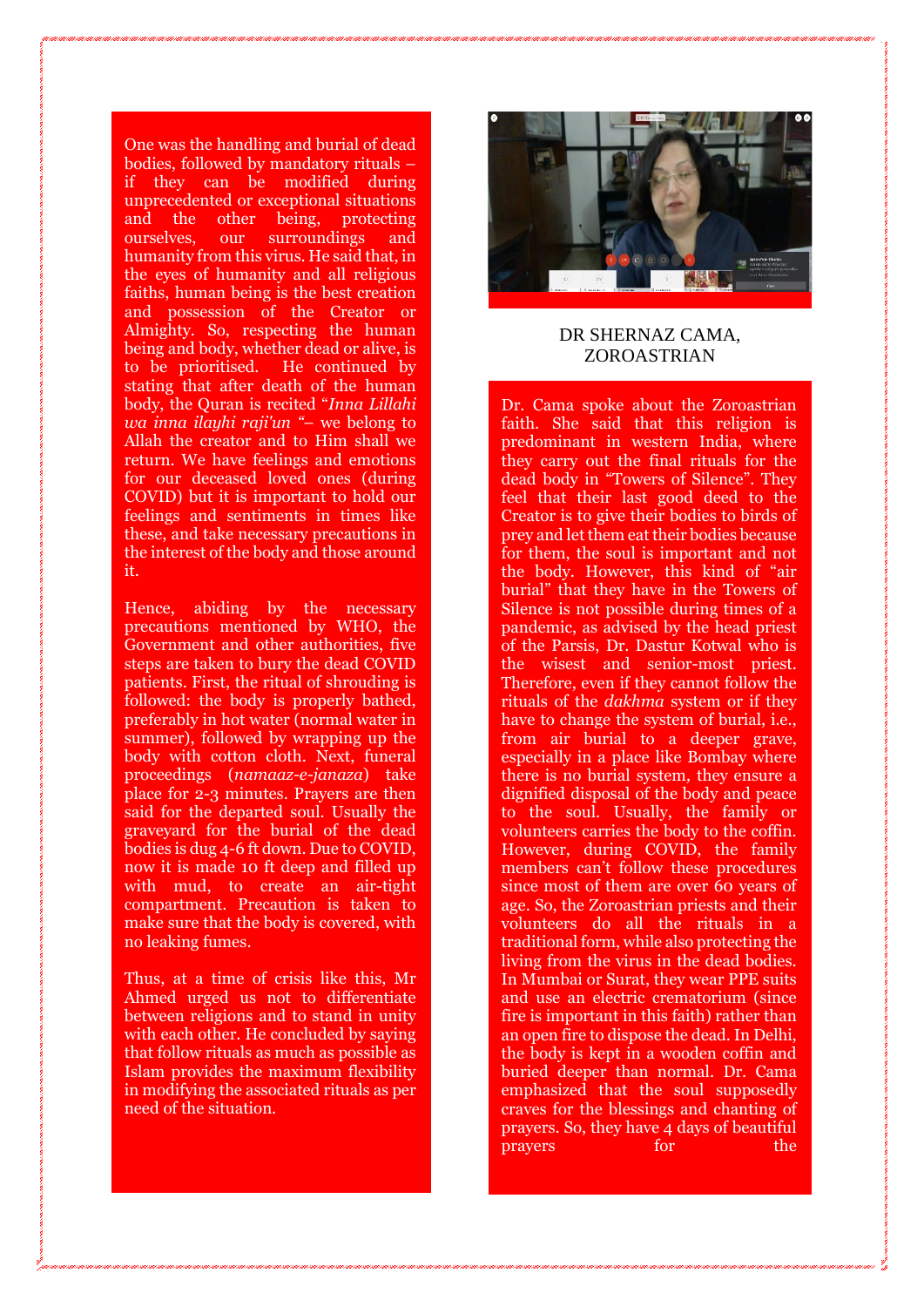eternal soul and solace for the family at the Fire Temple. They cannot allow the elderly near the Fire Temple and have instead arranged for prayers on Zoom. They remember the soul for a period of 10 days, also known as *mukhtad*.

Dr. Cama wrapped up by saying that they have followed the rules but have made some changes to prevent causing further death due to this disease transmitted via acts catalysed by emotional feelings attached with the deceased or being excessively rigid about following rules stringently. They have emphasized on practicality and solace for the family of the dead.



#### ACHARYA VIVEK MUNI MAHARAJ, JAIN

Acharya Vivek Muni talked about the problems encountered during the disposal of dead bodies during COVID and their solutions as followed by the Jains, in the Svetambar community. He said that these are trying times for the humanity, when lots of people have been affected and many have died. The body, mind and even the souls of people have been affected. The Jain community have had to make a few modifications in their funeral rites in regards to the same. First, the dead body is bathed and clothes are changed. Then it is buried.

All these are done while following social distancing. It is inconvenient for people

but nobody can avoid it owing to this unprecedented situation. The Acharya said that we have to be mentally prepared to change our lifestyles and religious rituals. Keeping our traditions in mind, according to the situation, we should take necessary steps for everyone's welfare. He suggested we should follow *ahimsa*; be vegetarian. He mentioned that, according to WHO, the Govt. and social media that the virus is from a bat. He opined that this pandemic may be a result of the destructive and carnivorous nature of man. God has built the human body to be vegetarian in nature; it is the carnivorous animals who have features such as sharp canines and bigger jaws to chew the flesh of other animals. Human beings are not supposed to do so. They are supposed to be vegetarians. The Acharya thus pleaded everyone to live and let others live, take care of self and others and respect self and others.



#### RABBI EZEKIEL ISAAC MALEKAR, JEW

Rabbi Ezekiel Malekar was representing the Jewish faith in the panel discussion. The Rabbi in his presentation stressed upon the importance of a dignified burial for the deceased. He explained that Jews are a microscopic minority in India. In Judaism, the bereaved offer a respectful and venerable burial to the dead. He narrated the ordeals of a Jewish family in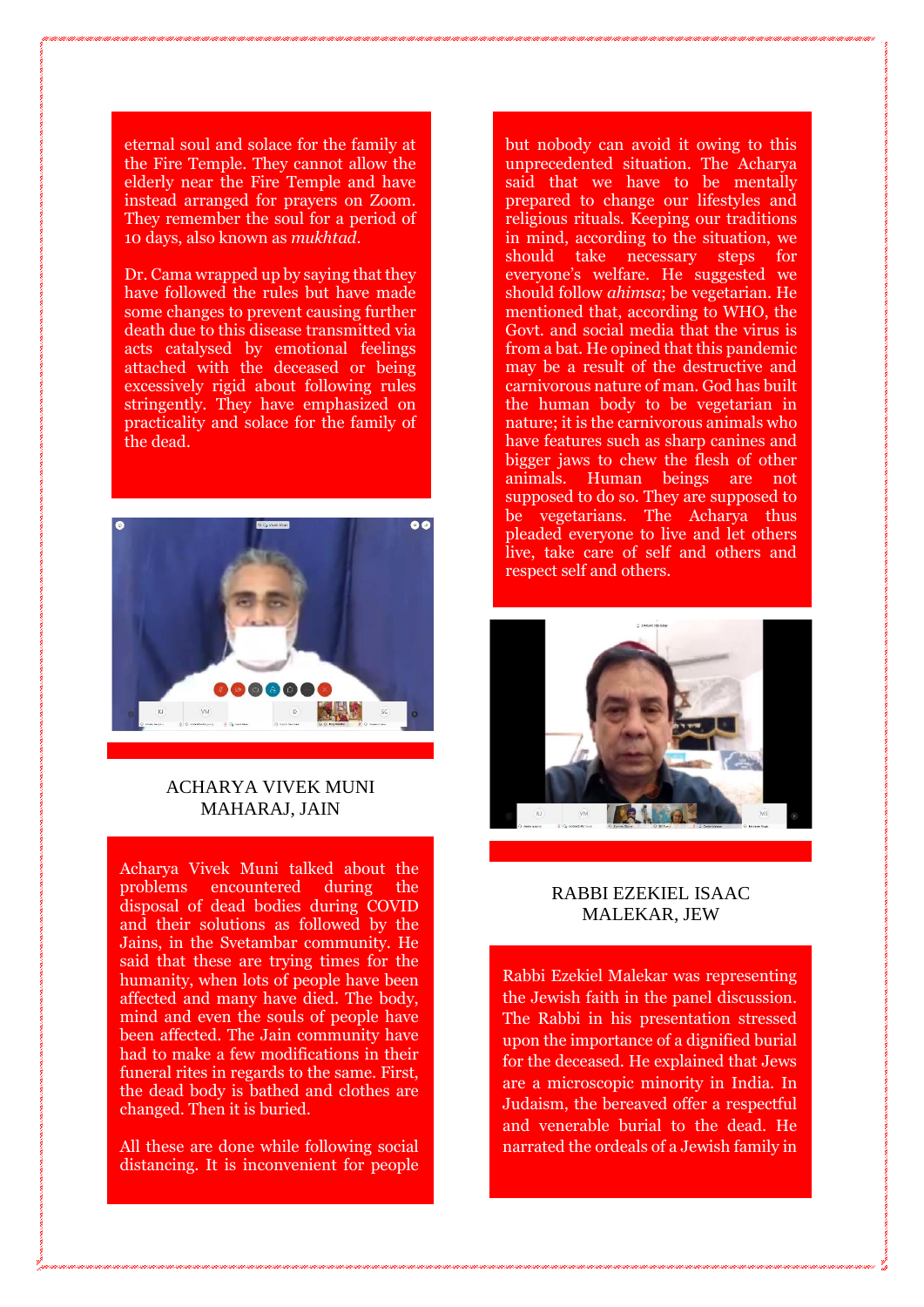Mumbai, which faced many obstacles in paying their respects to their deceased family member, amidst strict lockdown in Mumbai in wake of the COVID-19 pandemic. The family was not allowed to visit the cemetery due the fear of transmission of the virus.

He expressed dismay over the fact that due to the myths and rumours that have surfaced during the pandemic, the dead bodies of people who die of the COVID-19 virus are being treated as untouchable objects. He called out to the religious and spiritual leaders of the world to create an awareness among their communities about the pandemic, and the inalienable right of an individual to get a dignified disposal after death. The Rabbi opined that Article 21 of the Indian Constitution should be given an expanded meaning, and the right to a dignified life contemplated therein must extend to the person after his death also. A dignified disposal, done with care and sensitivity, is an important aspect of the Right to Life of a person. The Rabbi further stated that all the communities must be mindful that it might not be possible, during difficult times like these, to adhere to all the religious and traditional rituals for disposing off the dead bodies of our near and dear ones, and that this casts a responsibility upon the community leaders to convince their community to forego some rituals if it is necessary for the betterment of the society at large. In conclusion of his speech, he urged everyone to follow the *religion of humanity*.



FR. FELIX JONES, CHRISTIAN

Mr. Felix Jones was representing the Christian faith in the panel discussion. He observed that in Christianity, there is a belief in the everlasting nature of life. Hence, the living bid farewell to the deceased by offering a respectful burial, rather than eliminating the body. People ask God to be merciful to the dead, and pray that the God may raise up the mortal body to his Kingdom of Light, render a fair judgement, and forgive the dead's sins. During the Committal, a process when the body is lowered into the grave, the mourners pray for the Angels of God to receive the soul of the deceased, and wish that he is raised up in glory. The religious leader also drew the attention towards the judgements passed by the Madras and the Bombay High Court that had stated that a decent burial is an important facet of the right to life.



#### DR A. K. MERCHANT, BAHA' I

Mr. AK Merchant was representing the Baha'i faith in the panel discussion. In the Baha'i faith, the human soul is considered immortal. Baha'i teachings tell us that in difficult times like these, we must follow the government regulations for the welfare of the community. Mr. Merchant recounted that in the Baha'i religion, it is believed that the soul and body are connected in the same manner as a beam of light shining on the mirror. Great respect is paid to the departed soul.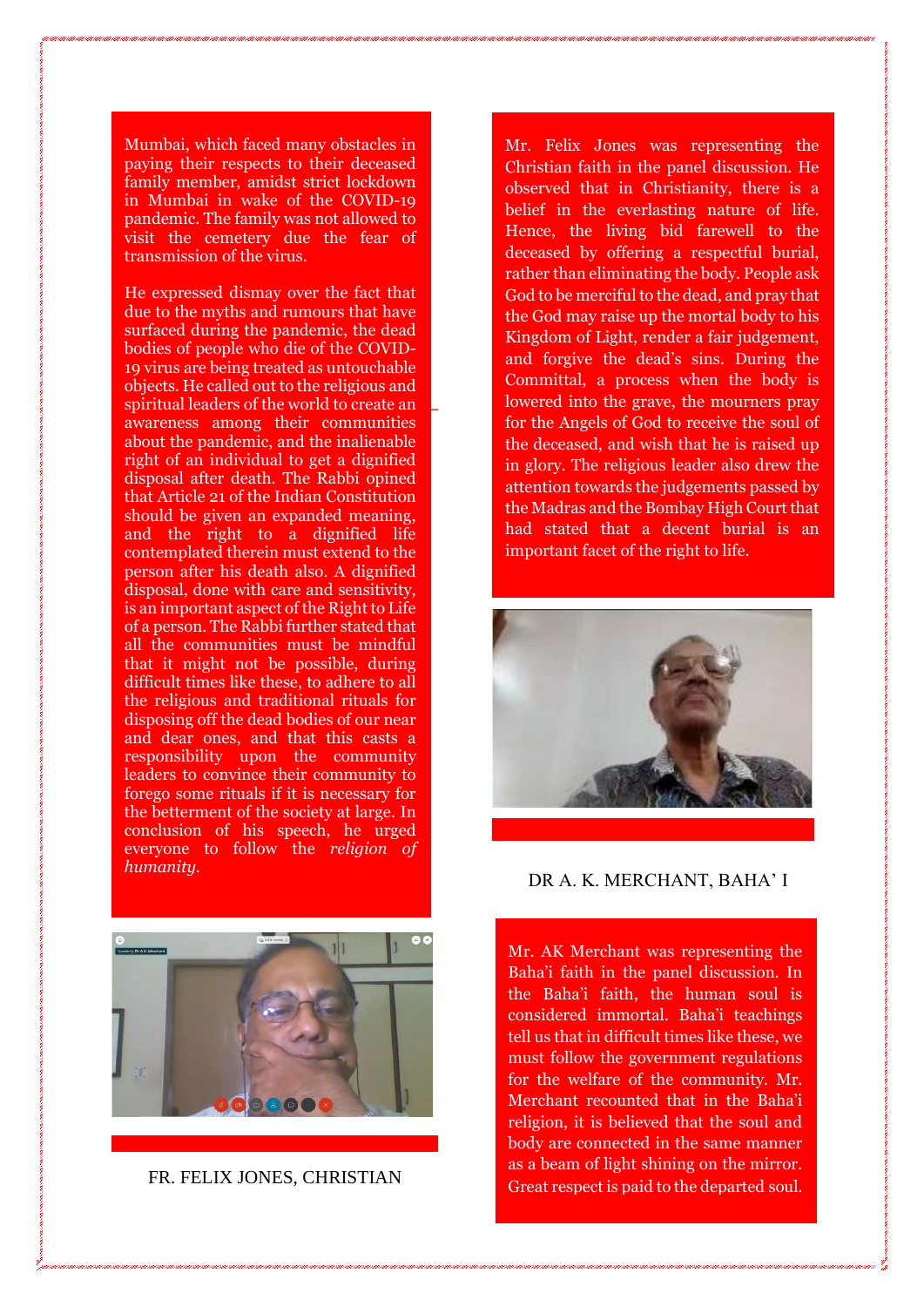He also mentioned that every Baha'i should write a will, stating what should be done with the dead body of the testator after his/her death. The religion allows flexibility, and cremation is also permissible. Mr. Merchant observed that Article 21 allows every community full freedom to carry out their respective religious traditions.



#### DR M. ELIF GUNCE ESKIKOY, FORENSIC SPECIALIST, ICRC

Dr. Elif began by expressing her deep appreciation for the rich culture of India. She stated in her speech, she would summarize the speeches of all previous speakers. Then, she brought focus to the ICRC General Guidelines on the proper disposal of the dead. These guidelines have been published as collaborative efforts with Forensic specialists, WHO, GOI and ICMR. Further, guidelines for specific groups such as Islam, Hinduism have been shared in form of articles. ICRC has also circulated multiple posters towards the issue. These are acting as interim guidelines for management of dead in this period of crisis.

Dr. Elif stated that she was extremely happy that the over-all approach of all religious scholars was very flexible and adaptable to the new situation and the common emphasis was on protecting the living. Next, Ms Elif stated that the proper management of the dead is a continuation of the medical care offered to COVID-19 patients. That being said, special attention must be paid to the physical and mental health and security of all those directly involved in the disposal process.

She further stressed on timely and reliable documentation of all dead bodies and their disposal. This would ensure easy traceability of the dead. In some cases, families may not be able to receive the body and such an event, the disposal must be documented even more carefully, so that the affected families can be directed to their loved ones later. The process should not be hasty, and stigmatization must be avoided at all costs. Dr. Elif also stated that any unnecessary contact with the bodies must be avoided and minimum protective measures such as gloves and masks must be used in the entire process. Further, if autopsy is required (usually not necessary since COVID deaths are classified as natural deaths), full PPE kits must be used. All possible precautions must be taken.

Ms. Elif continued that the webinar signifies the importance of religious leaders for their communities. Therefore, they can represent modified rights for their communities and help them cope with their grief without exposing them to the virus. The key factor for dignified disposals is effective management.

Lastly, Dr. Elif stated that we all must learn from this pandemic and ultimately improve our process. The pandemic is not just medical but a humanitarian disaster. A dignified disposal is essential because dignity does not end at death. It is important to protect the families' right to grieve and pay respects. It is necessary for the communities who are going through extraordinarily traumatic experiences. She concluded by stating that only respect will help heal the communities from this trauma.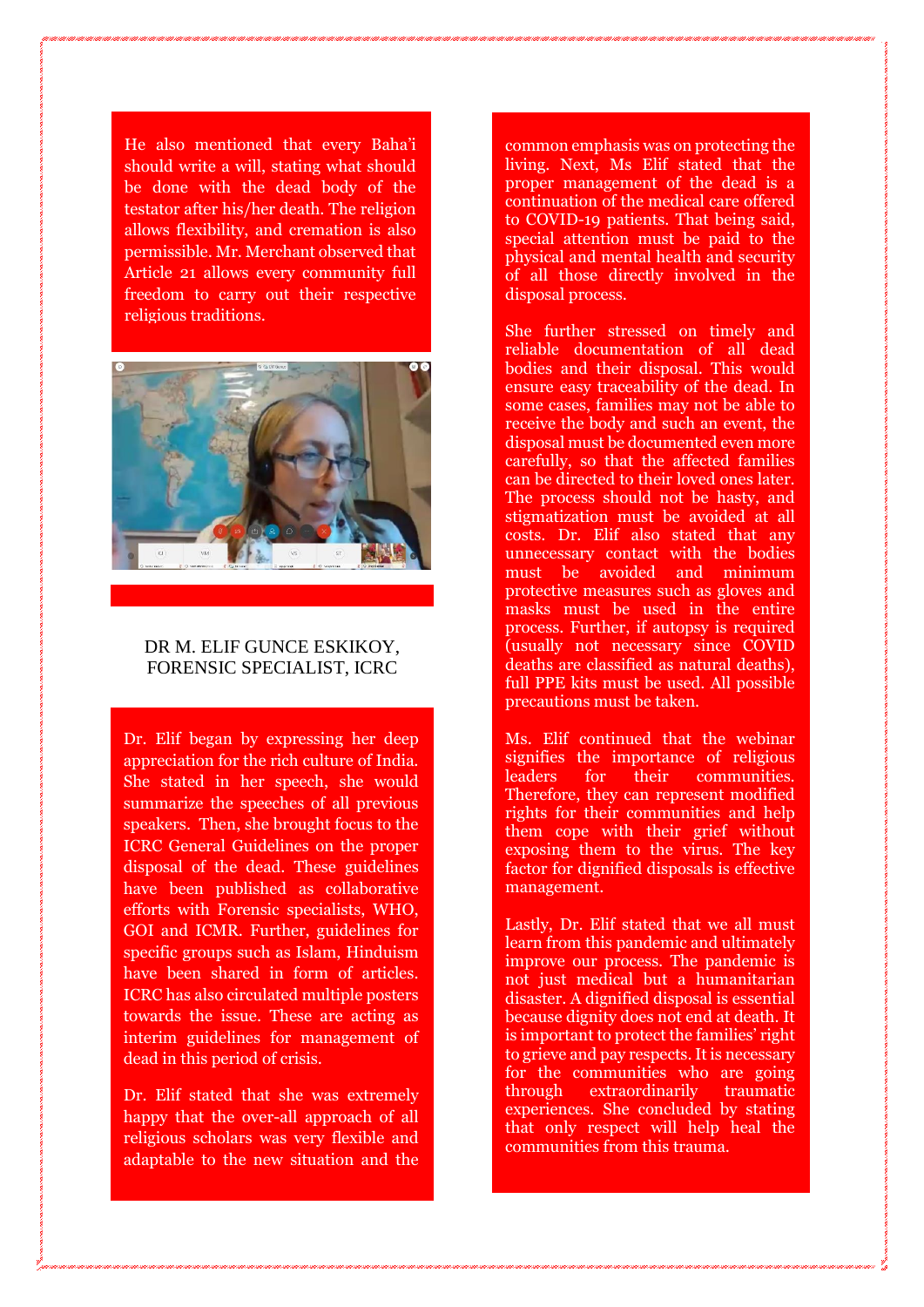#### **Q&A SESSION**

Q1. Question to Dr. Shernaz Cama, Zoroastrian- "You said that the body is given to the birds because the soul is the most relevant thing for your community. So, why do you let the body be eaten when the body is the temple of the soul?"

A1. It is the soul or the rooh that matters since the body itself is on a journey. Good deeds are most important and the last good deed you do is give that body you have cherished your entire life to birds who are driven away. Zoroastrianism began in a desert where basic resources such as wood and water are precious and this is a key value, even today. Once you no longer need the body, why not use it for a bigger purpose?



O2. Ouestion to Venerable Geshe Dorii Damdul, Buddhist- (However, due to his unavailability, the question was answered by Merchant Sir) - "Does the karma of a person affect the way he has been disposed of? Is it written in his destiny to be disposed of without rituals of incarcerations?"

**A.2** The Buddhist belief of life revolves around death and rebirth and karma is central to the ideology. Therefore, disposal of death is done with dignity because soul is still in the process of purification and the person will be able to

live a life better than before. Eventually, s/he will be able to escape this cycle of life and death and move on to a higher purpose.

Q3. Rabbi Ezekiel Isaac Malekar (Jew) - "Does the idea of mass graves not sit well with the idea of dignified disposal in your religion?"

A3. Mass graves are firmly not allowed in Judaism. Each grave has to be at a distance of 6 feet from the other and even in Israel, this is not allowed. Mass Burial is strictly against the faith.

Q4. Mr. AK Merchant- "Can a unique way be adopted for dignified disposal of dead bodies in sync with their religious rituals?"

A4. Every religious text signifies life and god, and likewise when the life span is over, individuals should be treated with dignity. Soul is everlasting but, if the body is not treated as per holy commands, the soul is affected. Since the body is like a vehicle for the soul, it is necessary for the body to be disposed of in accordance with religious scriptures. Further, the individual is very special to the family and could be a mother, father, son etc. Conclusively, all scriptures unanimously emphasize dignified disposal as they are the last rights of a person.